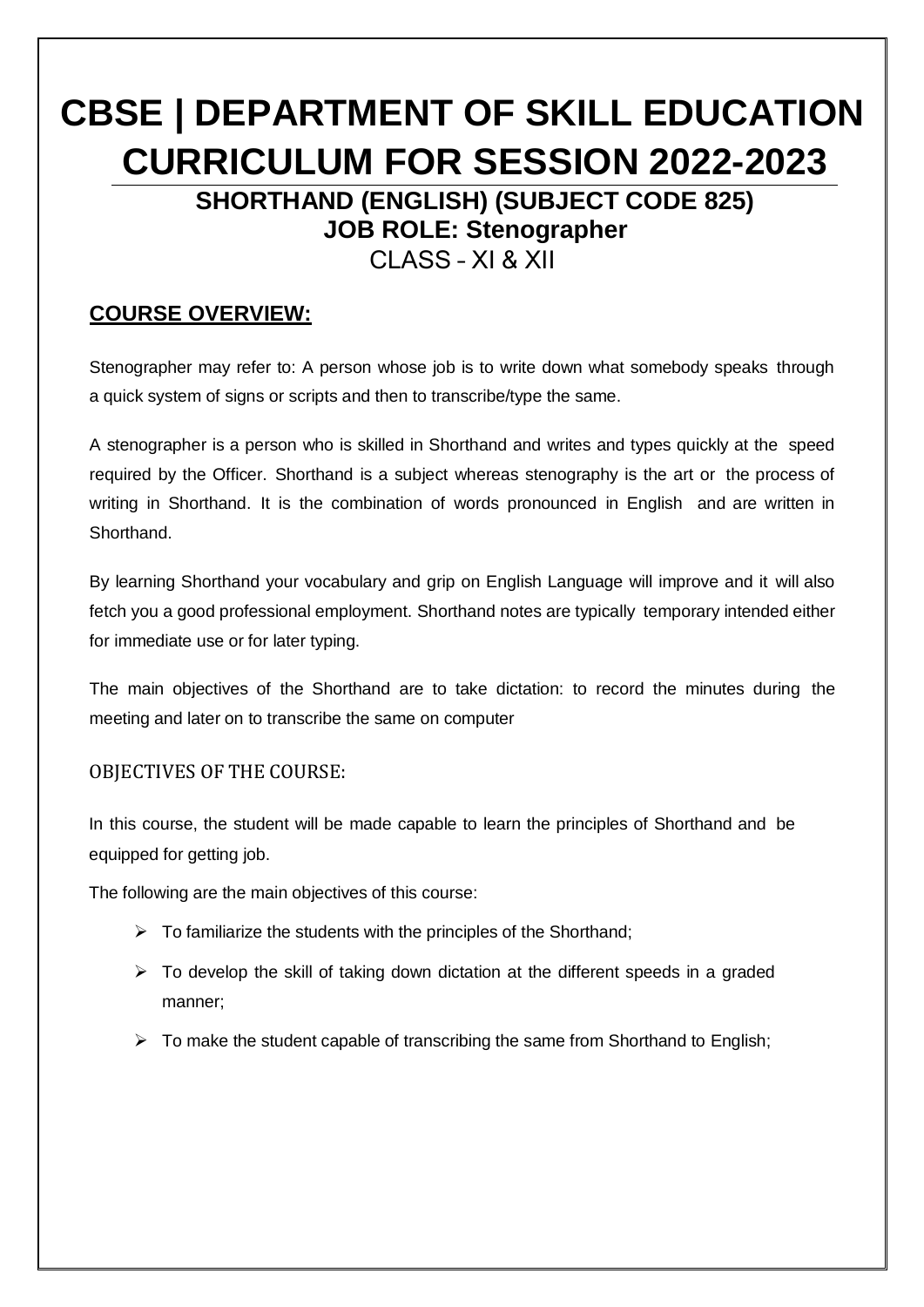- $\triangleright$  To prepare the student for getting employment in Private Sector, Public Sector, Banks, Insurance, Ministries, Courts, Houses of Parliament and State Legislative Assemblies.
- $\triangleright$  To develop skills in students which are required for obtaining jobs for providing secretarial assistance:
- $\triangleright$  Good knowledge of English language
- $\triangleright$  Knowledge of computers
- $\triangleright$  Speed in E-Typewriting
- $\triangleright$  Concentration
- $\triangleright$  Patience, motivation and compensation.

#### SALIENT FEATURES:

In the modern times, speed is required in every sphere of life. In this way the learner should be capable of taking dictation and transcribing the same at a faster speed than the long-hand writing speed.

The importance of the Shorthand:

- (i) It saves the time of the Officer
- (ii) It promotes the skill in getting the opportunities for job in the market
- (iii) It generates employment
- (iv) It can be used for personal use
- (v) It is very useful for Media persons in jotting down the points at the time of incidents

#### CURRICULUM:

This course is a planned sequence of instructions consisting of Units meant for developing employability and Skills competencies of students of Class XI and XII opting for Skills subject along with other subjects. The unit-wise distribution of hours and marks is as follows: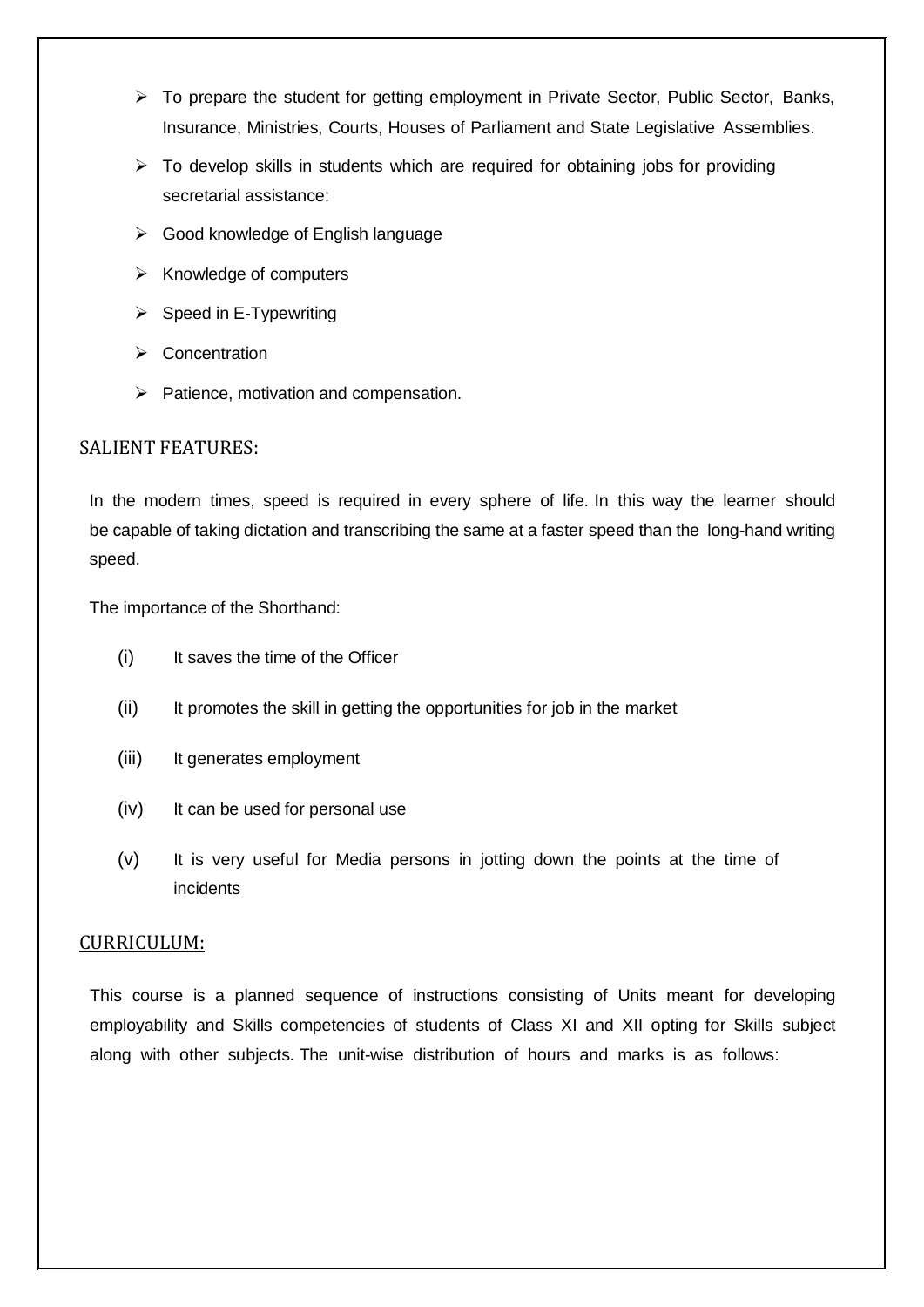## SHORTHAND – ENGLISH (Subject Code-825)

 **Class XI (Session 2022-23)**

Total Marks: 100 (Theory - 60 + Practical - 40)

|                  | <b>UNITS</b>                                                                                |               | <b>NO. OF HOURS</b><br>for Theory and<br><b>Practical</b> | <b>MAX. MARKS</b><br>for Theory and<br><b>Practical</b> |
|------------------|---------------------------------------------------------------------------------------------|---------------|-----------------------------------------------------------|---------------------------------------------------------|
|                  | <b>Employability Skills</b>                                                                 |               |                                                           |                                                         |
|                  | Unit 1: Communication Skills-III                                                            | 10            |                                                           | $\overline{2}$                                          |
|                  | Unit 2: Self-Management Skills-III                                                          |               | 10                                                        | $\overline{2}$                                          |
|                  | Unit 3 : ICT Skills-III                                                                     |               | 10                                                        | $\overline{2}$                                          |
| Part A           | Unit 4 : Entrepreneurial Skills-III                                                         |               | 15                                                        | $\overline{2}$                                          |
|                  | Unit 5 : Green Skills-III                                                                   |               | 05                                                        | $\overline{2}$                                          |
|                  | <b>Total</b>                                                                                |               | 50                                                        | 10                                                      |
|                  | <b>Subject Specific Skills</b>                                                              | <b>Theory</b> | <b>Practical</b>                                          | <b>Marks</b>                                            |
|                  | Unit 1: Introduction to Stenography                                                         | 05            | 05                                                        | 03                                                      |
|                  | Unit 2: Consonants and their joining                                                        | 15            | 05                                                        | 05                                                      |
|                  | Unit 3: Vowels, Diphthongs and Triphones,<br><b>Grammalogues and Punctuation Signs</b>      | 10<br>15      |                                                           | 09                                                      |
| <u>ന</u><br>Part | Unit 4: Alternative forms of 'R' and H',<br>abbreviated 'W, Phraseography and Tick<br>'The' | 15            | 10                                                        | 09                                                      |
|                  | Unit 5: Circles and Loops                                                                   | 20            | 10                                                        | 05                                                      |
|                  | Unit 6: Hooks (Initial and Final)                                                           | 15            | 10                                                        | 05                                                      |
|                  | Unit 7: Halving Principle and Doubling<br>Principle                                         | 20            | 30                                                        | 09                                                      |
|                  | Unit 8: Compound Consonants, Dot and Tick<br>Ή,                                             | 15            | 10                                                        | 05                                                      |
|                  | <b>Total</b>                                                                                | 120           | 90                                                        | 50                                                      |
| $\mathbf C$      | <b>Practical Work</b>                                                                       |               |                                                           |                                                         |
|                  | <b>Practical Examination</b><br><b>Written Test</b>                                         |               |                                                           | 15<br>10                                                |
| tie<br>൨         | Viva Voce                                                                                   |               |                                                           | 5                                                       |
|                  | <b>Total</b>                                                                                |               |                                                           | 30                                                      |
| $\Omega$         | Project Work/ Field Visit/ Practical File/<br><b>Student Portfolio</b>                      |               |                                                           | 10                                                      |
| Part             | <b>Total</b>                                                                                |               |                                                           | 10                                                      |
|                  | <b>GRAND TOTAL</b>                                                                          |               | 260                                                       | 100                                                     |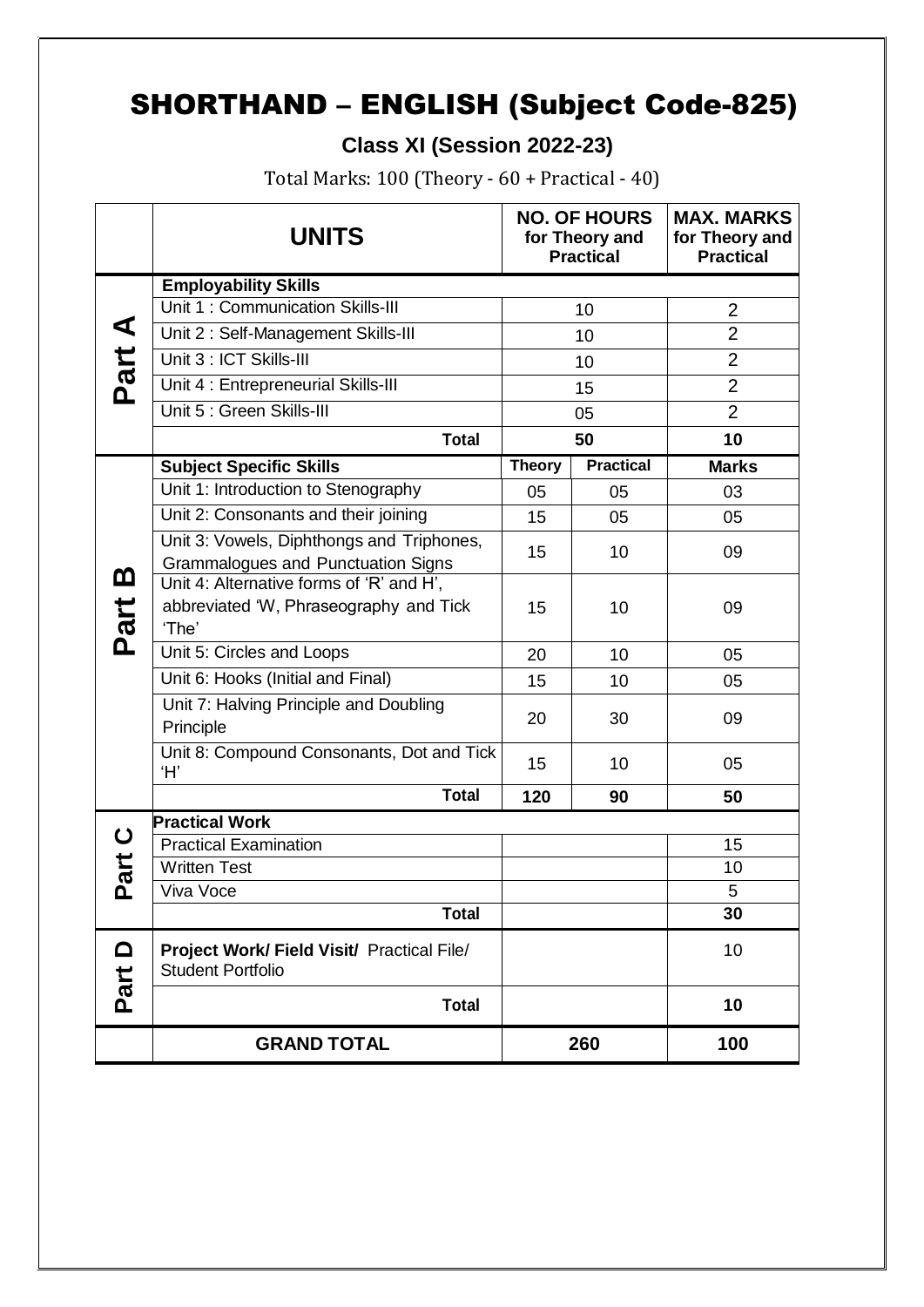### **DETAILED CURRICULUM FOR CLASS XI**

#### **Part-A: EMPLOYABILITY SKILLS**

| <b>S. No.</b> | <b>Units</b>                                                | <b>Duration in Hours</b> |
|---------------|-------------------------------------------------------------|--------------------------|
| 1.            | Unit 1: Communication Skills-III                            | 10                       |
| 2.            | Unit 2: Self-management Skills-III                          | 10                       |
| 3.            | Unit 3: Information and Communication Technology Skills-III | 10                       |
| 4.            | Unit 4: Entrepreneurial Skills-III                          | 15                       |
| 5.            | Unit 5: Green Skills-III                                    | 05                       |
|               | <b>TOTAL DURATION</b>                                       | 50                       |

#### **NOTE: Detailed Curriculum/ Topics to be covered under Part A: Employability Skills can be downloaded from CBSE website**

#### **PART B: SUBJECT SPECIFIC SKILLS:**

- $\triangleright$  Unit 1: Introduction to Stenography
- $\triangleright$  Unit 2: Consonants and their joining
- Unit 3: Vowels, Diphthongs and Triphones, Grammalogues and Punctuation Signs
- Unit 4: Alternative forms of 'R' and H', abbreviated 'W', Phraseography and Tick 'The'
- Unit 5: Circles and Loops
- $\triangleright$  Unit 6: Hooks (Initial and Final)
- $\triangleright$  Unit 7: Halving Principle and Doubling Principle
- Unit 8: Compound Consonants, Dot and Tick 'H'

| UNIT/TOPICS/SUB-TOPICS                                |    |  |
|-------------------------------------------------------|----|--|
| UNIT 1: INTRODUCTIONTO STENOGRAPHY                    | 03 |  |
| Meaning and Importance<br>$\bullet$                   |    |  |
| <b>Techniques of Note Taking</b><br>$\bullet$         |    |  |
| <b>Sitting Posture</b><br>$\bullet$                   |    |  |
| <b>Essentials of a good Stenographer</b><br>$\bullet$ |    |  |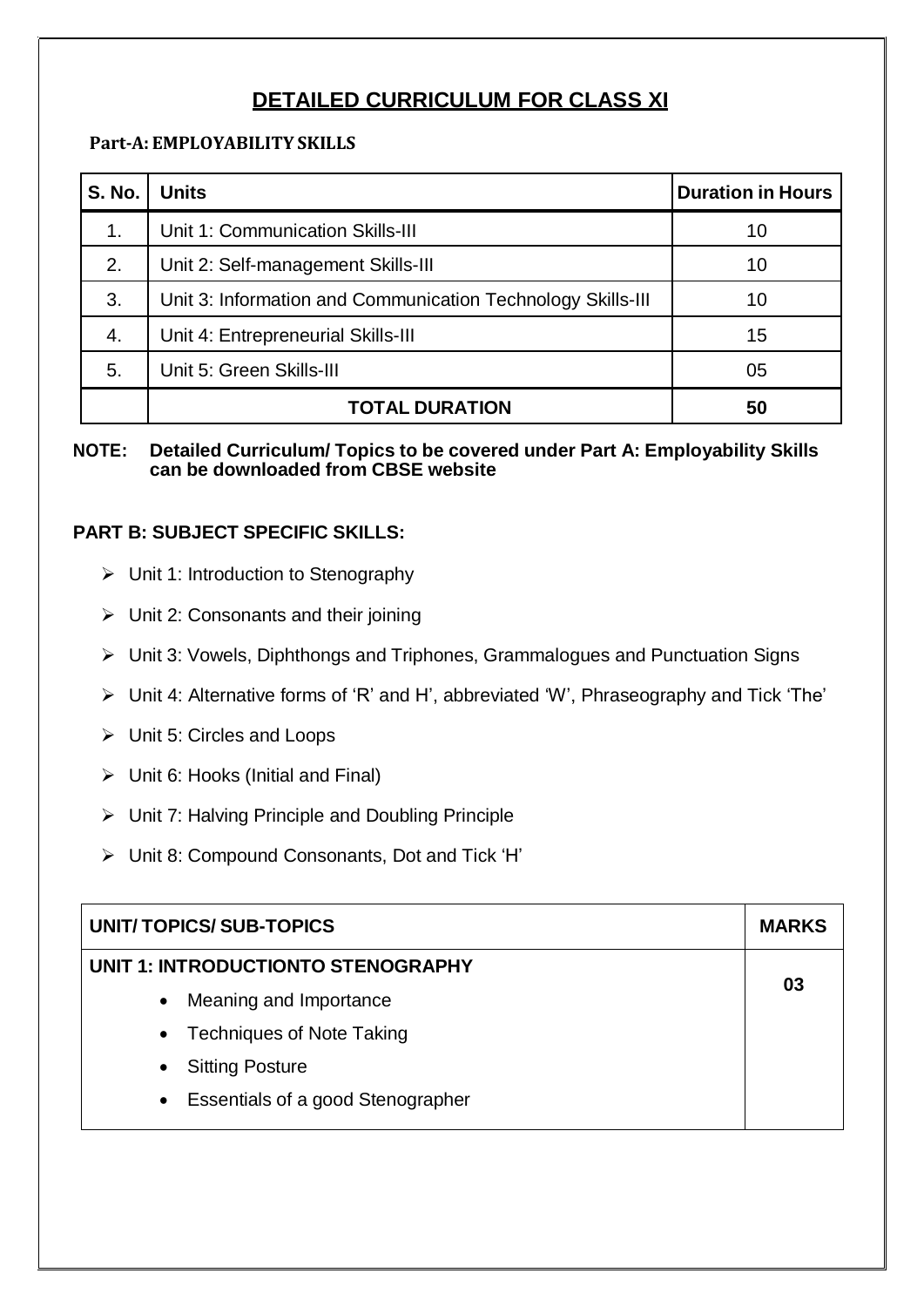|                                           | <b>UNIT/TOPICS/SUB-TOPICS</b>                             | <b>MARKS</b> |  |
|-------------------------------------------|-----------------------------------------------------------|--------------|--|
| UNIT 2: CONSONANTS AND THEIR JOINING      |                                                           |              |  |
| <b>Meaning of Consonants</b><br>$\bullet$ |                                                           |              |  |
| $\bullet$                                 | <b>Classification of Consonants</b>                       |              |  |
|                                           | Length of Strokes                                         |              |  |
| $\bullet$                                 | <b>Pairs of Consonants</b>                                |              |  |
| $\bullet$                                 | <b>Types of Strokes</b>                                   |              |  |
|                                           | <b>Formation of Consonants</b>                            |              |  |
|                                           | Joining of Strokes                                        |              |  |
|                                           | UNIT 3: VOWELS, DIPHTHONGS, TRIPHONES, GRAMMALOGUES AND   |              |  |
|                                           | <b>PUNCTUATION SIGNS</b>                                  | 09           |  |
| $\bullet$                                 | Meaning                                                   |              |  |
|                                           | <b>Places of Vowels</b>                                   |              |  |
| $\bullet$                                 | <b>Intervening Vowels</b>                                 |              |  |
|                                           | Diphthongs and Triphones                                  |              |  |
|                                           | <b>Grammalogues and Punctuation Signs</b>                 |              |  |
|                                           | UNIT 4: ALTERNATIVE FORMS OF 'R' AND H', ABBREVIATED 'W', |              |  |
|                                           | <b>PHRASEOGRAPHY AND TICK 'THE'</b>                       | 09           |  |
|                                           | Upward and Downward forms of Consonants 'R' and 'H'       |              |  |
|                                           | Qualities of a good Phraseogram                           |              |  |
|                                           | UNIT 5: CIRCLES AND LOOPS Small Circle for 'S' and 'Z'    |              |  |
| ٠                                         | Use of Circle 'S' in Phraseography                        | 05           |  |
| $\bullet$                                 | Short forms/Grammalogues                                  |              |  |
| $\bullet$                                 | Large Circle 'SS', 'SZ' and 'SW'                          |              |  |
|                                           | Loops                                                     |              |  |
|                                           | <b>UNIT 6: HOOKS (INITIAL AND FINAL)</b>                  |              |  |
| $\bullet$                                 | Hook to straight strokes and curved strokes               | 05           |  |
| $\bullet$                                 | Attachment of circle 'S' with double consonants (Straight |              |  |
|                                           | Strokes) and curved strokes                               |              |  |
| $\bullet$                                 | Attachment of Circle in the middle                        |              |  |
|                                           | Shun Hook                                                 |              |  |
|                                           | Shun following circle 'S' and 'NS'                        |              |  |
|                                           | Use of Shun Hook in Phraseography                         |              |  |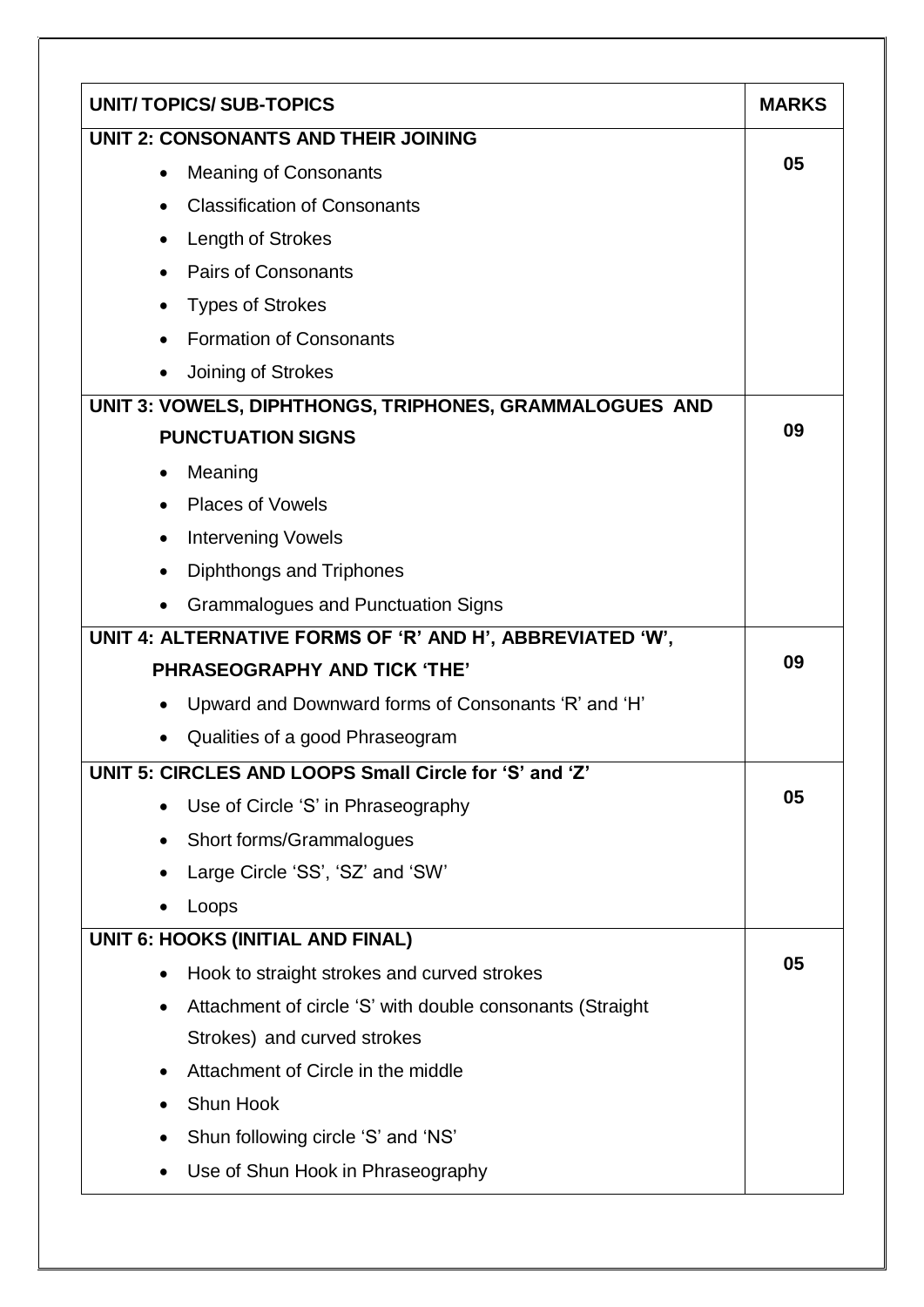| <b>UNIT/TOPICS/SUB-TOPICS</b>                          | <b>MARKS</b> |
|--------------------------------------------------------|--------------|
| UNIT 7: HALVING PRINCIPLE AND DOUBLING PRINCIPLE       |              |
| <b>Meaning of Halving Principle</b><br>٠               | 09           |
| When is the Halving Principle not employed?            |              |
| Use of Halving Principle in Phraseography<br>$\bullet$ |              |
| <b>Short Forms/Grammalogues</b>                        |              |
| <b>Meaning of Doubling Principle</b><br>$\bullet$      |              |
| When is the Doubling Principle not employed?           |              |
| Use of Doubling Principle in Phraseography             |              |
| <b>Short Forms</b>                                     |              |
| UNIT 8: COMPOUND CONSONANTS, DOT ANDTICK 'H'           |              |
| <b>Meaning of Compound Consonants</b><br>$\bullet$     | 05           |
| Rules for the use of Compound Consonants<br>$\bullet$  |              |
| DOT 'H'                                                |              |
| Tick 'H' in Phrases                                    |              |
| <b>TOTAL MARKS</b>                                     | 50           |

**NOTE:** The Curriculum of Shorthand of Class XI & XII is based on Pitman Shorthand. There is minor variation between old Syllabus and new Syllabus. Some of the Chapters which were not included in the old syllabus have been incorporated in the new syllabus. Only the sequence of Chapters has been changed based on Pitman Shorthand.

### **EXAMINATION SCHEME**

### **Theory**

**The Theory paper to be set by the School Examiner / Teacher covering the contents given above, of Questions of Short, Medium and Long Answers, for testing the knowledge, understanding and application of mind, acquired during the year as per the Sample Question Paper given in the Book.**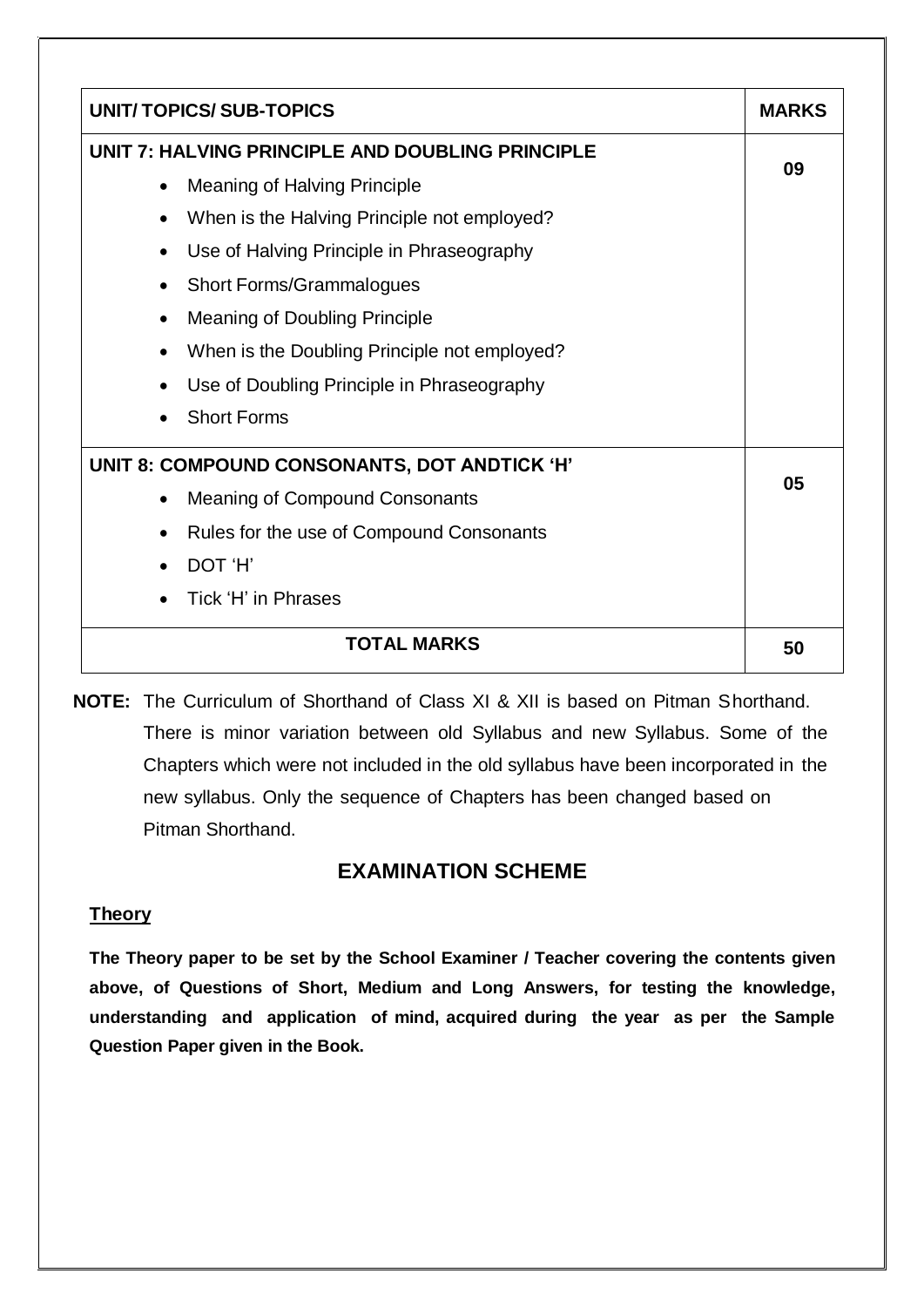#### Practical

**The Practical is to be performed according to the chapters of English Shorthand Book: Consonants, Joining of Consonants, Vowels, Intervening Vowels, Grammalogues, Phraseography, Tick 'The', Punctuation Marks, Diphthongs & Triphones.**

- **Practice of Alternative forms 'R','H' and Abbreviated 'W'.**
- **Practice of words of Small Circles S/Z, Large Circles SW, SS/SZ, Small Loop–ST, Large Loop – STR.**
- **Practice of words of Halving and Doubling Principle, Tick 'H' & Dot 'H'.**

#### EXAMINATION SCHEME

#### **Time: 3 hours Marks: 40**

**The School/ Internal Examiner will conduct Practical Examination in the following manner:**

- **1. A Dictation Passage of 5 minutes on the theory chapters studied by the student during the year up to Tick 'H' & Dot 'H', as per the Sample Question Paper given in the Book.**
- **2. Dictation of Grammalogues, Words and Phrases Studied during the year.**
- **3. Viva-Voce.**
- **4. Practical Work File to be maintained and shown to the Examiner for evaluation / awarding marks.**

#### PRACTICAL – INSTRUCTIONS TO EXAMINERS

**Time: 3 hours Marks: 40**

- **Job -1: Dictation of one seen passage from the book up to Tick 'H' and Dot 'H' consisting of 200 words as per details given below:**
	- o **Dictation time: 5 minutes**
	- o **Reading and transcription time: 20 minutes**
- **Job-2: Dictation of Grammalogues, Phrases and Words studied during the year.**
- **Job-3:** Viva-Voce
- **Job-4:** Practical File
- **NOTE: 10 minutes time may be given to the Examinees for adjustment and checking of Computers before starting the practical.**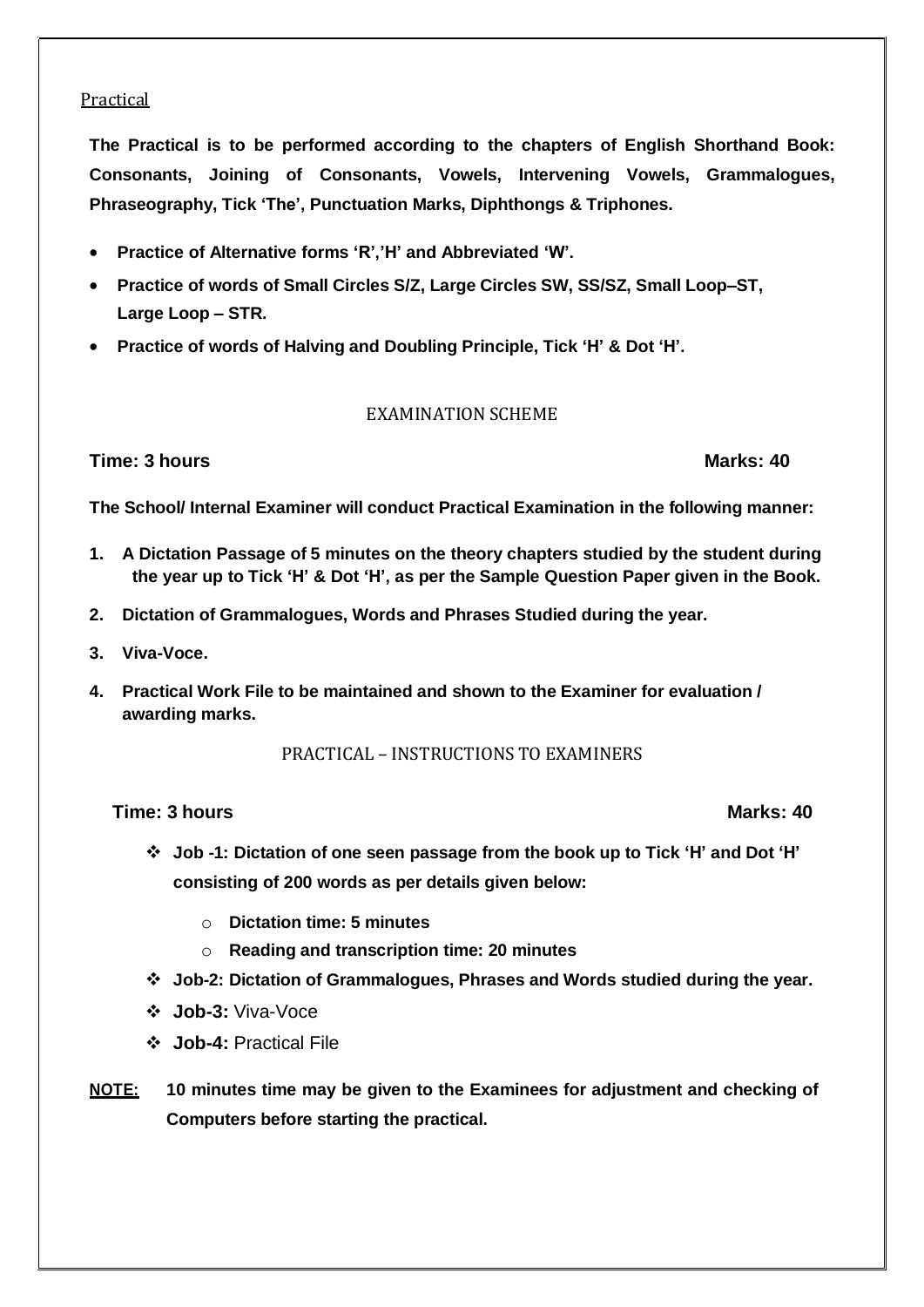## **SHORTHAND (ENGLISH) (SUBJECT CODE 825) CLASS XII**

|  | Total Marks: 100 (Theory-60 + Practical-40) |
|--|---------------------------------------------|
|--|---------------------------------------------|

|             | <b>UNITS</b>                                                                                                  |                | <b>NO. OF HOURS</b><br>for Theory and<br><b>Practical</b> | <b>MAX. MARKS</b><br>for Theory and<br><b>Practical</b> |
|-------------|---------------------------------------------------------------------------------------------------------------|----------------|-----------------------------------------------------------|---------------------------------------------------------|
|             | <b>Employability Skills</b>                                                                                   |                |                                                           |                                                         |
|             | Unit 1: Communication Skills-IV*                                                                              |                | 10                                                        |                                                         |
|             | Unit 2: Self-Management Skills-IV                                                                             | 10             |                                                           | 3                                                       |
|             | Unit 3 : ICT Skills-IV                                                                                        | 10             |                                                           | 3                                                       |
| Part A      | Unit 4 : Entrepreneurial Skills-IV                                                                            | 15             |                                                           | $\overline{4}$                                          |
|             | Unit 5 : Green Skills-IV*                                                                                     |                | 05                                                        |                                                         |
|             | <b>Total</b>                                                                                                  |                | 50                                                        | 10                                                      |
|             | <b>Subject Specific Skills</b>                                                                                |                | <b>Theory Practical</b>                                   | <b>Marks</b>                                            |
|             | Unit 1: Dip hones, Medial Semi-Circle, Essential<br>Vowels, Upward & Downward L, Upward and<br>Downward 'SH'. | 20             | 08                                                        | 06                                                      |
| <u>ന</u>    | Unit 2: Prefixes And Suffixes                                                                                 | 25             | 08                                                        | 13                                                      |
| Part        | Unit 3: General Contractions, Special Contractions<br>and Figures                                             | 25             | 08                                                        | 06                                                      |
|             | Unit 4: Advanced Phraseography                                                                                | 20             | 08                                                        | 13                                                      |
|             | Unit 5: Intersections                                                                                         | 20             | 08                                                        | 12                                                      |
|             | Unit 6: Dictation Passages and their Transcription*                                                           | $\blacksquare$ | 30                                                        |                                                         |
|             | Unit 7: Business Letters and their Transcription*                                                             |                | 20                                                        |                                                         |
|             | <b>Total</b>                                                                                                  | 110            | 90                                                        | 50                                                      |
|             | <b>Practical Work</b>                                                                                         |                |                                                           |                                                         |
| $\mathbf C$ | <b>Practical Examination</b>                                                                                  |                |                                                           | 15                                                      |
| Part        | <b>Written Test</b>                                                                                           |                |                                                           | 10                                                      |
|             | Viva Voce                                                                                                     |                |                                                           | 5                                                       |
|             | <b>Total</b>                                                                                                  |                |                                                           | 30                                                      |
|             | <b>Project Work/Field Visit</b>                                                                               |                |                                                           |                                                         |
|             | <b>Practical File/ Student Portfolio</b>                                                                      |                | 10                                                        | 10                                                      |
| Part D      | <b>Total</b>                                                                                                  |                |                                                           | 10                                                      |
|             | <b>GRAND TOTAL</b>                                                                                            |                | 260                                                       | 100                                                     |

**Note: \* marked units are to be assessed through Practicals/ Internal Assessment/ Student Activities. They are not to be assessed in Theory Exams. No question shall be asked from this portion in Theory Exams.**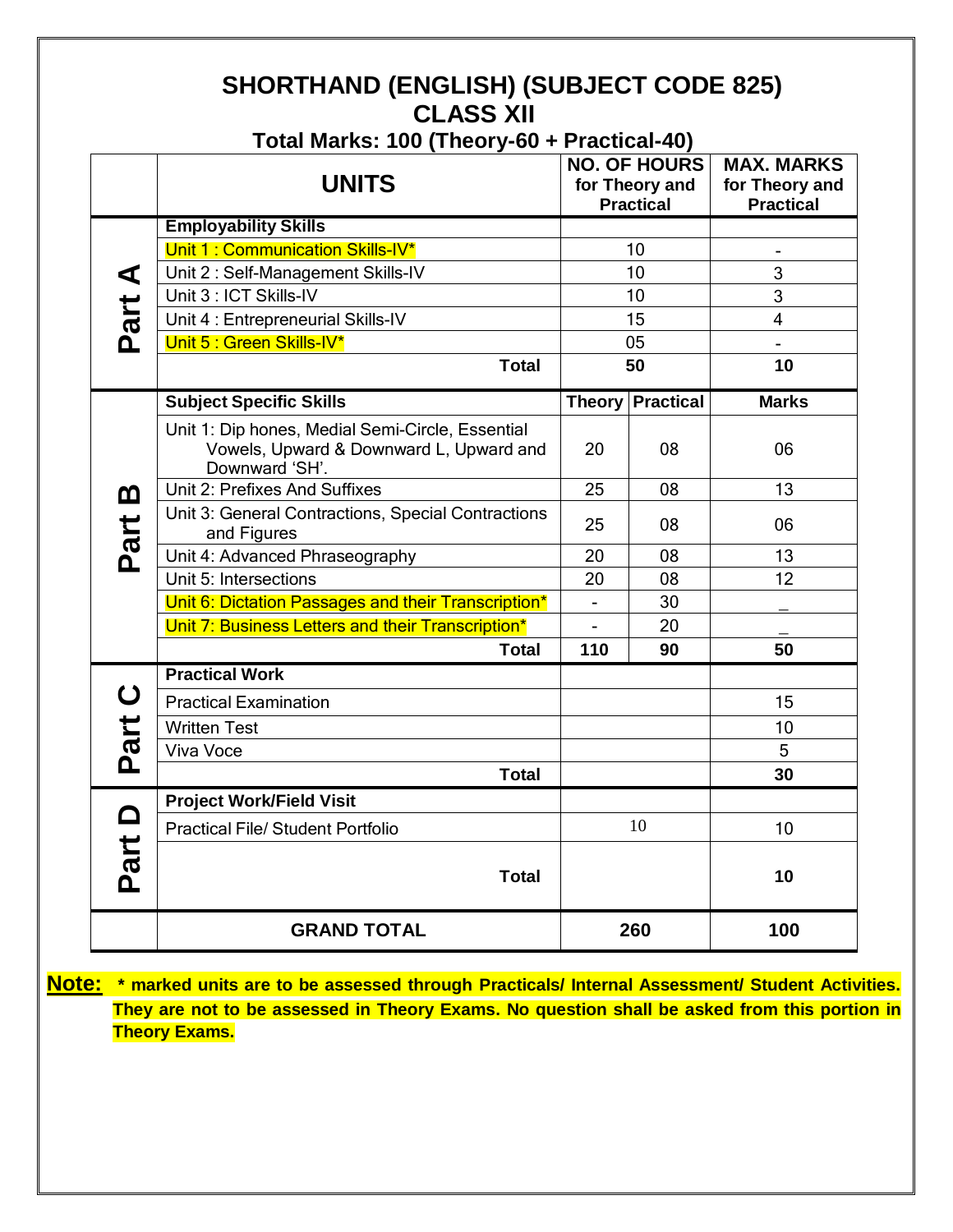#### **DETAILED CURRICULUM/TOPICS:**

#### **Part-A: EMPLOYABILITY SKILLS**

| <b>S. No.</b> | <b>Units</b>                                               | <b>Duration in</b><br><b>Hours</b> |
|---------------|------------------------------------------------------------|------------------------------------|
| 1.            | Unit 1: Communication Skills-IV*                           | 13                                 |
| 2.            | Unit 2: Self-management Skills-IV                          | 07                                 |
| 3.            | Unit 3: Information and Communication Technology Skills-IV | 13                                 |
| 4.            | Unit 4: Entrepreneurial Skills-IV                          | 10                                 |
| 5.            | Unit 5: Green Skills-IV*                                   | 07                                 |
|               | <b>TOTAL DURATION</b>                                      | 50                                 |

#### **Note: \* marked units are to be assessed through Internal Assessment/ Student Activities. They are not to be assessed in Theory Exams**

**The detailed curriculum/ topics to be covered under Part A: Employability Skills can be downloaded from CBSE website**

#### **Part-B – SUBJECT SPECIFIC SKILLS**

| <b>S. No.</b>  | <b>Units</b>                                                                                               | <b>Duration in</b><br><b>Hours</b> |
|----------------|------------------------------------------------------------------------------------------------------------|------------------------------------|
| 1.             | Unit 1: Dip hones, Medial Semi-Circle, Essential Vowels,<br>Upward & Downward L, Upward and Downward 'SH'. | 20                                 |
| 2.             | Unit 2: Prefixes And Suffixes                                                                              | 25                                 |
| 3.             | Unit 3: General Contractions, Special Contractions and<br><b>Figures</b>                                   | 25                                 |
| 4.             | Unit 4: Advanced Phraseography                                                                             | 20                                 |
| 5.             | Unit 5: Intersections                                                                                      | 20                                 |
| 6.             | Unit 6: Dictation Passages and their Transcription                                                         |                                    |
| 7 <sub>1</sub> | Unit 7: Business Letters and their Transcription                                                           |                                    |
|                | <b>TOTAL DURATION</b>                                                                                      | 110                                |

**\*Note:- To be assessed in practical only. No question shall be asked from this portion in Theory Exams.**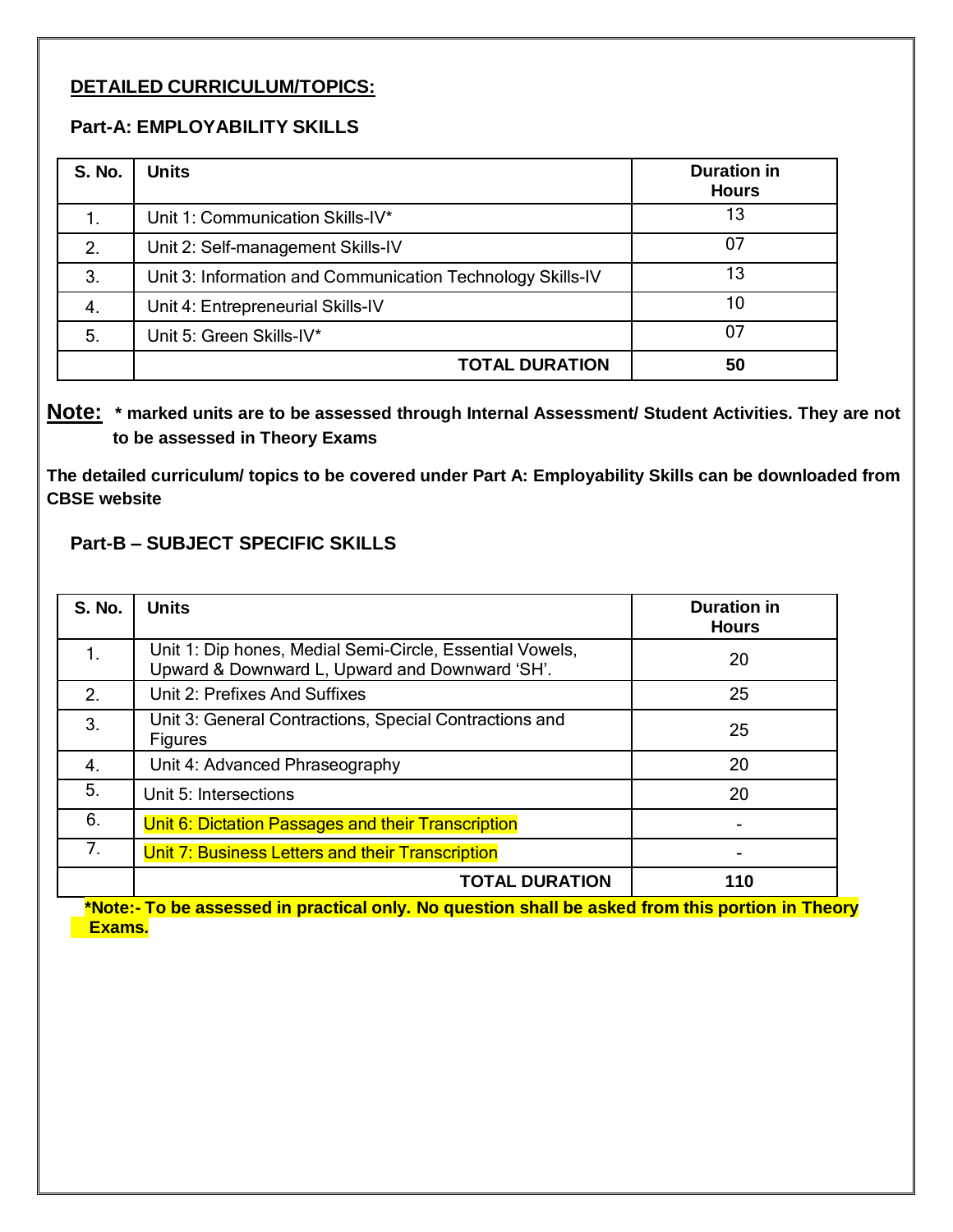| <b>UNIT</b>                                                                                                                 | <b>SUB-UNIT</b>                                                                                             | <b>SESSION/ ACTIVITY/ PRACTICAL</b>                                                                                                                                                                                             |
|-----------------------------------------------------------------------------------------------------------------------------|-------------------------------------------------------------------------------------------------------------|---------------------------------------------------------------------------------------------------------------------------------------------------------------------------------------------------------------------------------|
| 1. Dip hones, Medial<br>Semi-Circle,<br><b>Essential Vowels,</b><br>Upward &<br>Downward L.<br>Upward and<br>Downward 'SH'. | Part A:<br>Dip hones<br><b>Definition</b><br><b>Rules</b><br>Difference between Dip hones<br>and Diphthongs | <b>Session: Dip hones</b><br>Definition<br><b>Rules</b><br>$\bullet$<br>Difference between Dip hones and<br>Diphthongs<br><b>Activity: Practice of Rules, outlines/words</b><br>and sentences related to chapter of Dip<br>hone |
|                                                                                                                             | Part B:<br><b>Medial Semi-Circle</b><br>Rules                                                               | <b>Session: Medial Semi-Circle</b><br>Rules<br>$\bullet$<br><b>Activity: Practice of Rules, outlines/words</b><br>and sentences related to the chapter of<br><b>Medial Semi-Circle</b>                                          |
|                                                                                                                             | Part C:                                                                                                     | <b>Session: Essential Vowels</b>                                                                                                                                                                                                |
|                                                                                                                             | <b>Essential Vowels</b>                                                                                     |                                                                                                                                                                                                                                 |
|                                                                                                                             | <b>Vowel Indication Rules*</b>                                                                              | <b>Activity: Revision of rules relating to</b><br>vowels, outlines/words and sentences                                                                                                                                          |
|                                                                                                                             | Part D:<br>Upward and Downward Consonant<br>'L' Rules                                                       | Session: Upward and Downward<br>Consonant 'L'<br>• Rules                                                                                                                                                                        |
|                                                                                                                             |                                                                                                             | <b>Activity: Practice of Rules, outlines/words</b><br>and sentences related to the chapter of<br>Upward and Downward Consonant 'L'                                                                                              |
|                                                                                                                             | $Part E$ :<br>Upward and Downward Form of<br>Consonant 'SH'                                                 | Session: Upward and Downward Form<br>of Consonant 'SH'<br>Rules                                                                                                                                                                 |
|                                                                                                                             |                                                                                                             | Activity: Practice of Rules, outlines/words<br>and sentences related to the chapter of<br>Upward and Downward Form of<br>Consonant 'SH'                                                                                         |
| 2. Prefixes And<br><b>Suffixes</b>                                                                                          | Meaning                                                                                                     | Session:<br><b>Prefixes And Suffixes</b><br>*Note: To be assessed in practical only. No question shall be asked from this portion in Theory                                                                                     |

**\*Note:- To be assessed in practical only. No question shall be asked from this portion in Theory Exams.**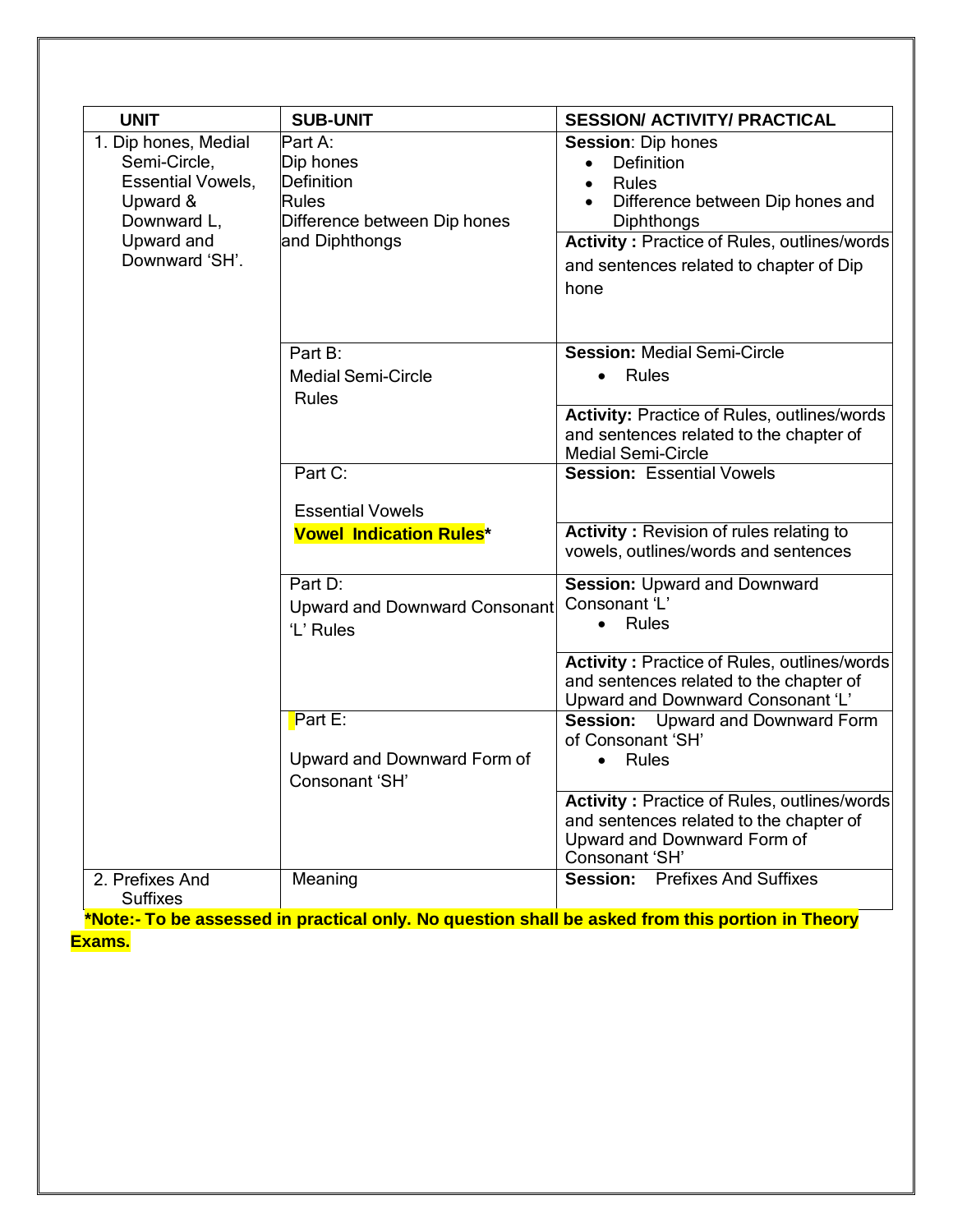| <b>UNIT</b>                                                               | <b>SUB-UNIT</b>                                                   |              | <b>SESSION/ ACTIVITY/ PRACTICAL</b>                                                                                                                                                                                                                                                      |
|---------------------------------------------------------------------------|-------------------------------------------------------------------|--------------|------------------------------------------------------------------------------------------------------------------------------------------------------------------------------------------------------------------------------------------------------------------------------------------|
|                                                                           | Part A:<br>Prefixes<br>- Rules                                    |              | <b>Session: Prefixes</b><br>Meaning<br><b>Rules</b><br><b>Activity: Practice of Rules, outlines/words</b><br>and sentences related to the chapter of<br><b>Prefixes</b>                                                                                                                  |
|                                                                           | Part B:<br><b>Suffixes</b><br>- Rules                             |              | <b>Session: Suffixes</b><br>Meaning<br>$\bullet$<br>Rules<br>Activity: Practice of Rules, outlines/words<br>and sentences related to the chapter of<br><b>Suffixes</b>                                                                                                                   |
| 3. General<br>Contractions,<br><b>Special Contractions</b><br>and Figures | Part A:<br><b>General Contractions</b><br><b>Meaning - Rules</b>  |              | <b>Session: General Contractions</b><br>Meaning<br>٠<br>Rules<br><b>Activity: Practice of Rules, outlines/words</b><br>and sentences related to the chapter of<br><b>General Contractions</b>                                                                                            |
|                                                                           | Part B:<br><b>Special Contractions</b><br>Meaning<br><b>Rules</b> |              | <b>Session: Special Contractions</b><br>Meaning<br>Rules<br>Activity: Practice of Rules, outlines/words<br>and sentences related to the chapter of<br><b>Special Contractions</b>                                                                                                        |
|                                                                           | Part C:<br>Figures<br>Meaning<br>Writing<br>Monetary<br>Shorthand | Units<br>in. | <b>Session: Figures</b><br>Meaning<br>$\bullet$<br>Writing<br>Monetary<br>Units<br>with<br>different consonants in Shorthand<br><b>Activity: Practice of rules, outlines/words</b><br>with the use of different consonants for<br>Monetary Units and sentences related to<br>the Figures |
| 4. Advanced<br>Phraseography                                              | <b>Rules</b>                                                      |              | <b>Session: Advanced Phraseography</b><br>• Rules<br><b>Activity: Practice of Rules, outlines/words</b><br>related to Advanced<br>and sentences<br>Phraseography                                                                                                                         |
| 5. Intersections                                                          | Meaning                                                           |              | <b>Session: Intersections</b><br>Meaning<br>Rules for intersecting one stroke<br>with the other<br><b>Activity: Practice of Rules, outlines/words</b><br>and sentences related to Intersections                                                                                          |